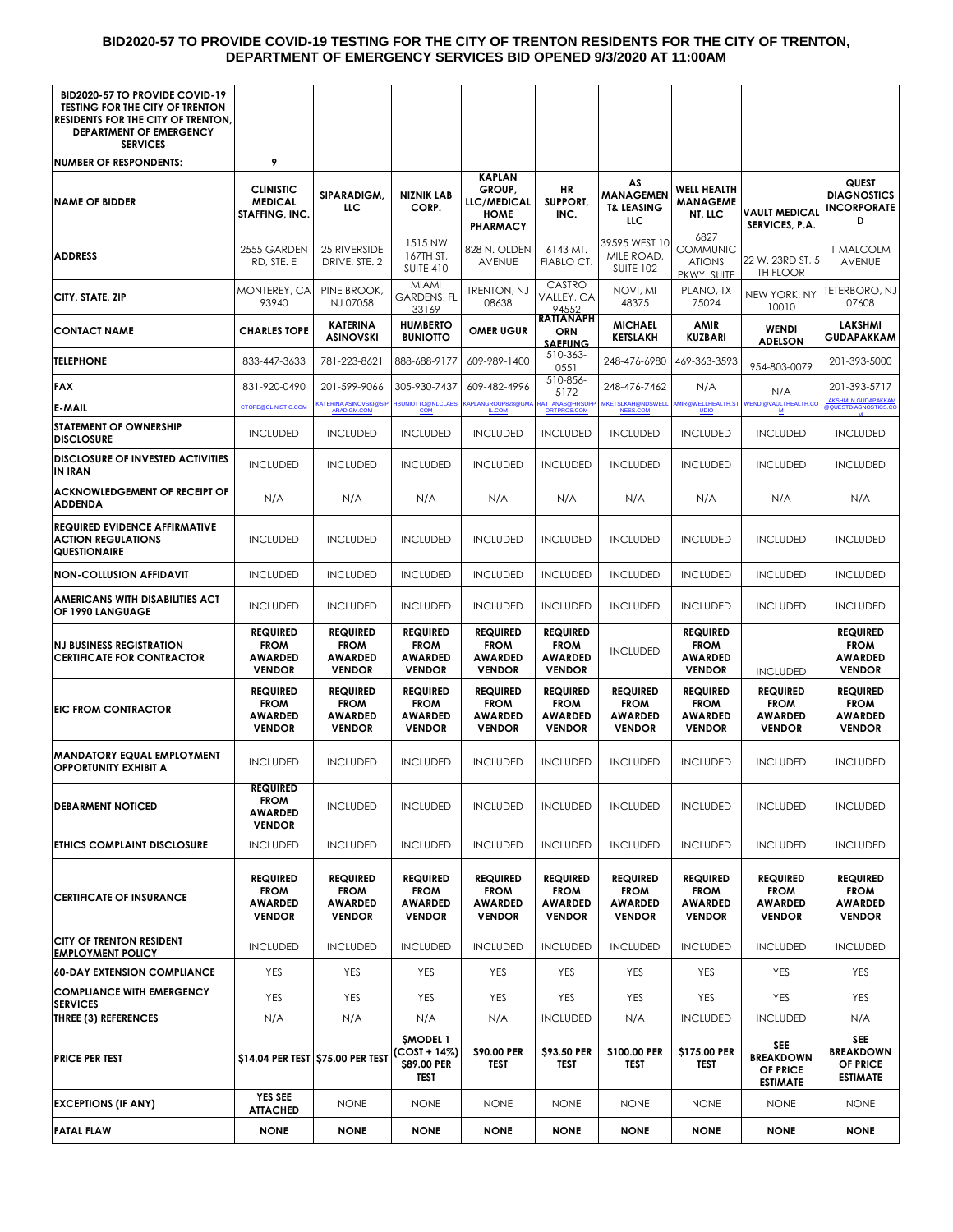WE THE UNDERSIGNED PROPOSE TO PROVIDE COVID-19 TESTING TO THE CITY OF TRENTON RESIDENTS SERVICES PURSUANT TO THE BID SPECIFICATION AND MADE **PART HEREOF:** 

All proposals should indicate the cost to be incurred for each test, inclusive of the test kit costs, the amount to be charged for any personnel to administer the test. The Bidder shall bill the subject's health insurer directly for the services to be performed. The bid price should specify the costs to be paid for by the City, and the costs to be billed to the insurers. The City will not be responsible for costs reimbursable by insurance, and the Bidder.

**COST PER TEST** 

(ORIGINAL SIGNATURE BY AUTHORIZED REPRESENTATIVE)

 $s$   $414.04$ 

The undersigned is a Corporation, Partnership or Individual under the laws of the State of California having its principal office at 2555 Garden Rd, Ste E, Monterey, CA 93940

**COMPANY** Clinistic Medical Staffing, Inc.

ADDRESS 2555 Garden Rd, Ste E, Monterey, CA 93940

ADDRESS

FED. ID:

NAME Charles Tope

TELEPHONE 833-447-3633

FAX 831-920-0490

**EMAIL ctope@clinistic.com** 

| DATE 09/01/2020                          |  |
|------------------------------------------|--|
| and the company's state of the company's |  |
| <b>SIGNATURE</b>                         |  |
|                                          |  |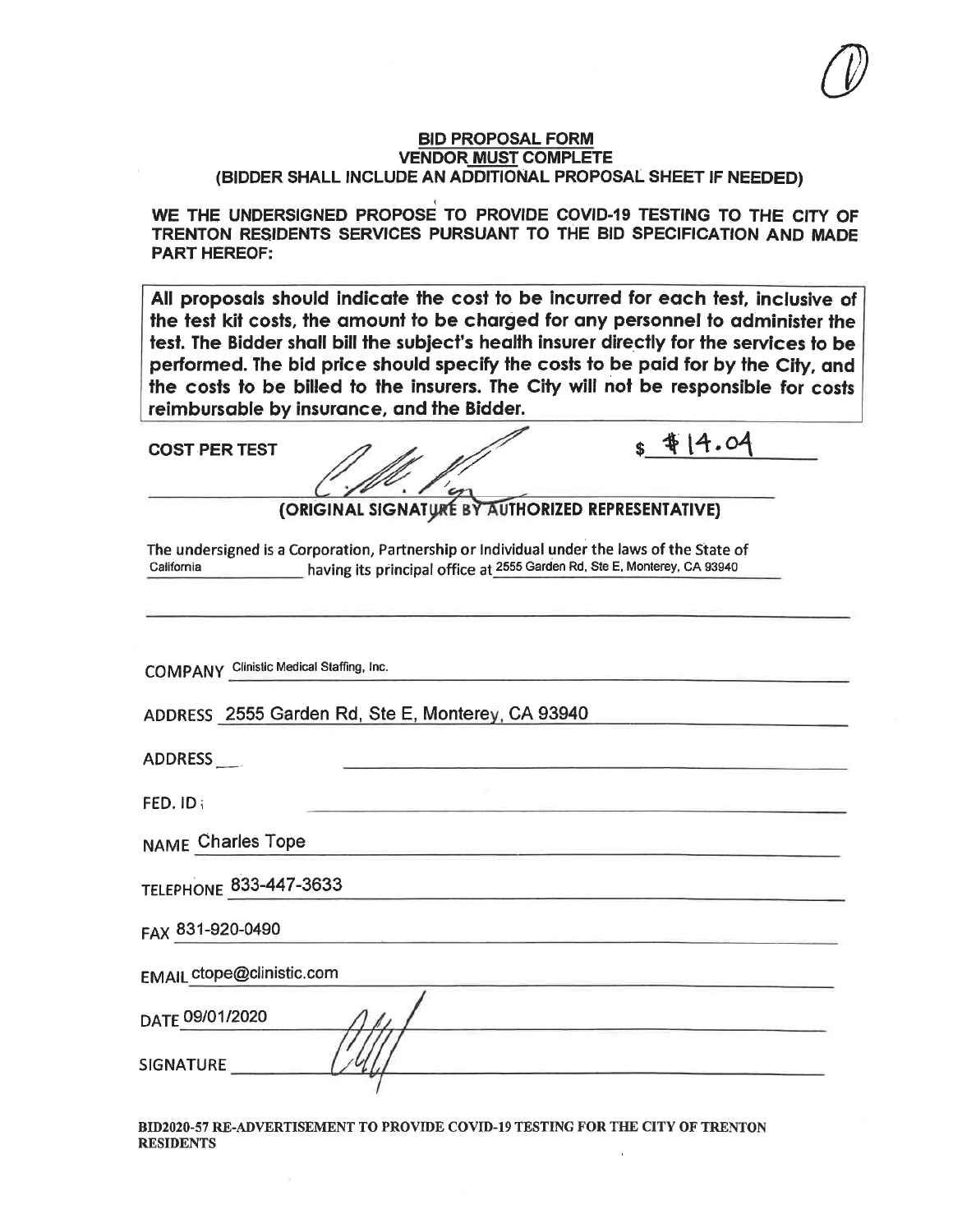## **EXCEPTIONS** (IF NONE, PLEASE NOTE)

Clinistic Medical Staffing, Inc. takes no exceptions to the RFP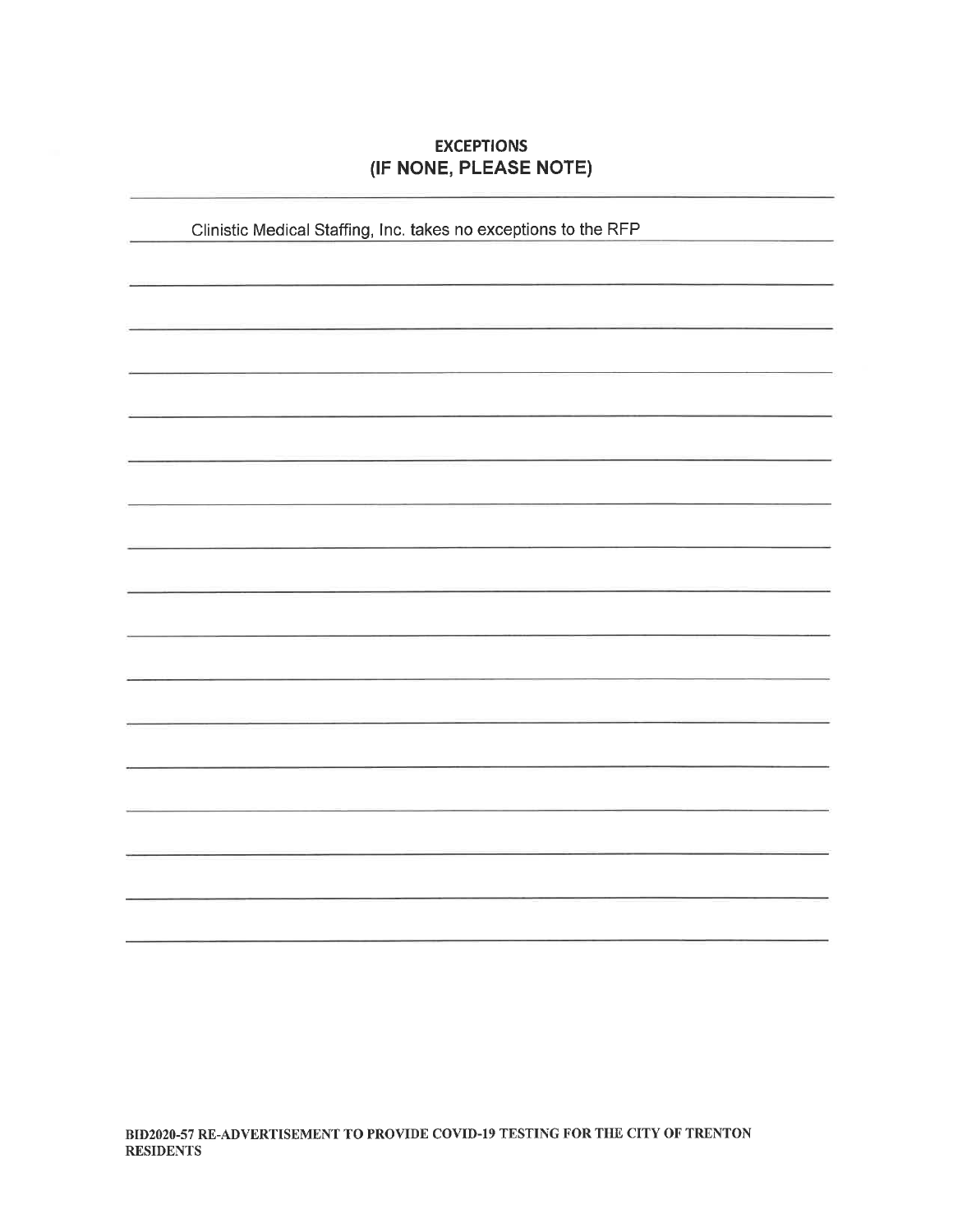WE THE UNDERSIGNED PROPOSE TO PROVIDE COVID-19 TESTING TO THE CITY OF TRENTON RESIDENTS SERVICES PURSUANT TO THE BID SPECIFICATION AND MADE **PART HEREOF:**  $\overline{I}$ 

All proposals should indicate the cost to be incurred for each test, inclusive of the test kit costs, the amount to be charged for any personnel to administer the test. The Bidder shall bill the subject's health insurer directly for the services to be performed. The bid price should specify the costs to be paid for by the City, and the costs to be billed to the insurers. The City will not be responsible for costs reimbursable by insurance, and the Bidder.

**COST PER TEST** 

 $$75.00$ 

(ORIGINAL SIGNATURE BY AUTHORIZED REPRESENTATIVE)

The undersigned is a Corporation, Partnership or Individual under the laws of the State of New Jersey having its principal office at 25 Riverside Drive Ste.2 Pine Brook, NJ 07058

|              | COMPANY SiParadigm, LLC                               |                               |                                                                                                |
|--------------|-------------------------------------------------------|-------------------------------|------------------------------------------------------------------------------------------------|
|              | ADDRESS 25 Riverside Drive Ste.2 Pine Brook, NJ 07058 |                               |                                                                                                |
| ADDRESS      |                                                       |                               |                                                                                                |
| FED. ID $#$  |                                                       |                               |                                                                                                |
|              | NAME Venu Venugopal                                   |                               |                                                                                                |
|              | TELEPHONE 1888-599-5227                               |                               |                                                                                                |
| FAX          | 1201-599-9066                                         |                               |                                                                                                |
| <b>EMAIL</b> |                                                       | Venu.venugopal@siparadigm.com |                                                                                                |
| <b>DATE</b>  | 09/01/2020                                            |                               | Lanet Katour                                                                                   |
| SIGNATURE    |                                                       |                               | <b>JANET KATAW</b><br>Notary Public - State of New Jersey<br>My Commission Expires Oct 2, 2022 |
|              |                                                       |                               |                                                                                                |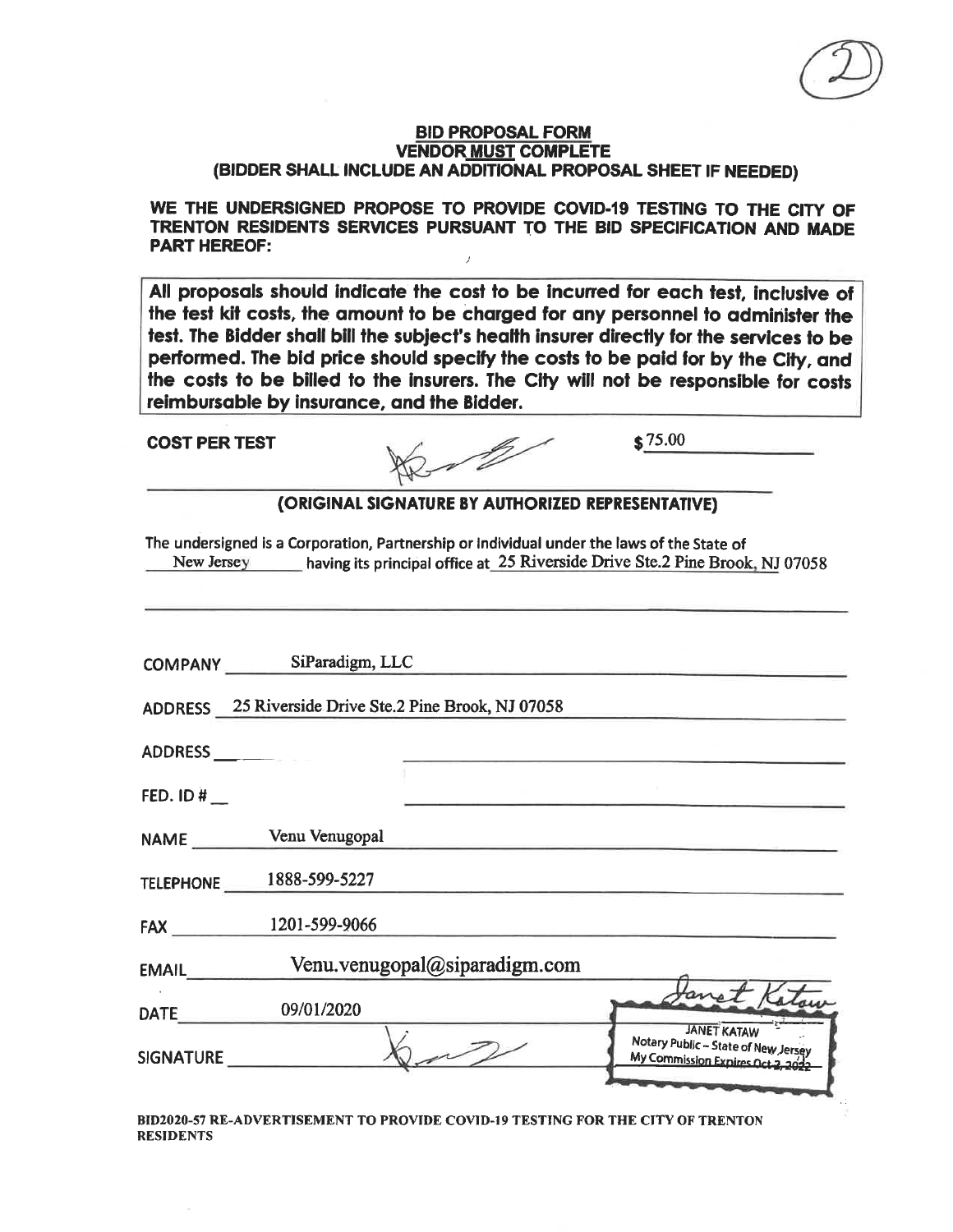WE THE UNDERSIGNED PROPOSE TO PROVIDE COVID-19 TESTING TO THE CITY OF TRENTON RESIDENTS SERVICES PURSUANT TO THE BID SPECIFICATION AND MADE **PART HEREOF:** 

All proposals should indicate the cost to be incurred for each test, inclusive of the test kit costs, the amount to be charged for any personnel to administer the test. The Bidder shall bill the subject's health insurer directly for the services to be performed. The bid price should specify the costs to be paid for by the City, and the costs to be billed to the insurers. The City will not be responsible for costs reimbursable by insurance, and the Bidder.

**COST PER TEST** 

\$ Model 1 (Cost + 14%) Model 2 \$89

## (ORIGINAL SIGNATURE BY AUTHORIZED REPRESENTATIVE)

The undersigned is a Corporation, Partnership or Individual under the laws of the State of having its principal office at 1515 NW 167th St., Suite 410, Miami Gardens FL 33169 Florida

|                           | COMPANY Niznik Lab Corp                              |  |
|---------------------------|------------------------------------------------------|--|
| <b>ADDRESS</b>            | 1515 NW 167th St., Suite 410, Miami Gardens FL 33169 |  |
| <b>ADDRESS</b>            |                                                      |  |
| FED. ID                   |                                                      |  |
|                           | <b>NAME Humberto Buniotto</b>                        |  |
|                           | TELEPHONE (786) 780-1729                             |  |
| FAX 305-930-7437          |                                                      |  |
|                           | EMAIL hbuniotto@nlclabs.com                          |  |
| DATE <sup>8/25/2020</sup> |                                                      |  |
| <b>SIGNATURE</b>          |                                                      |  |
|                           |                                                      |  |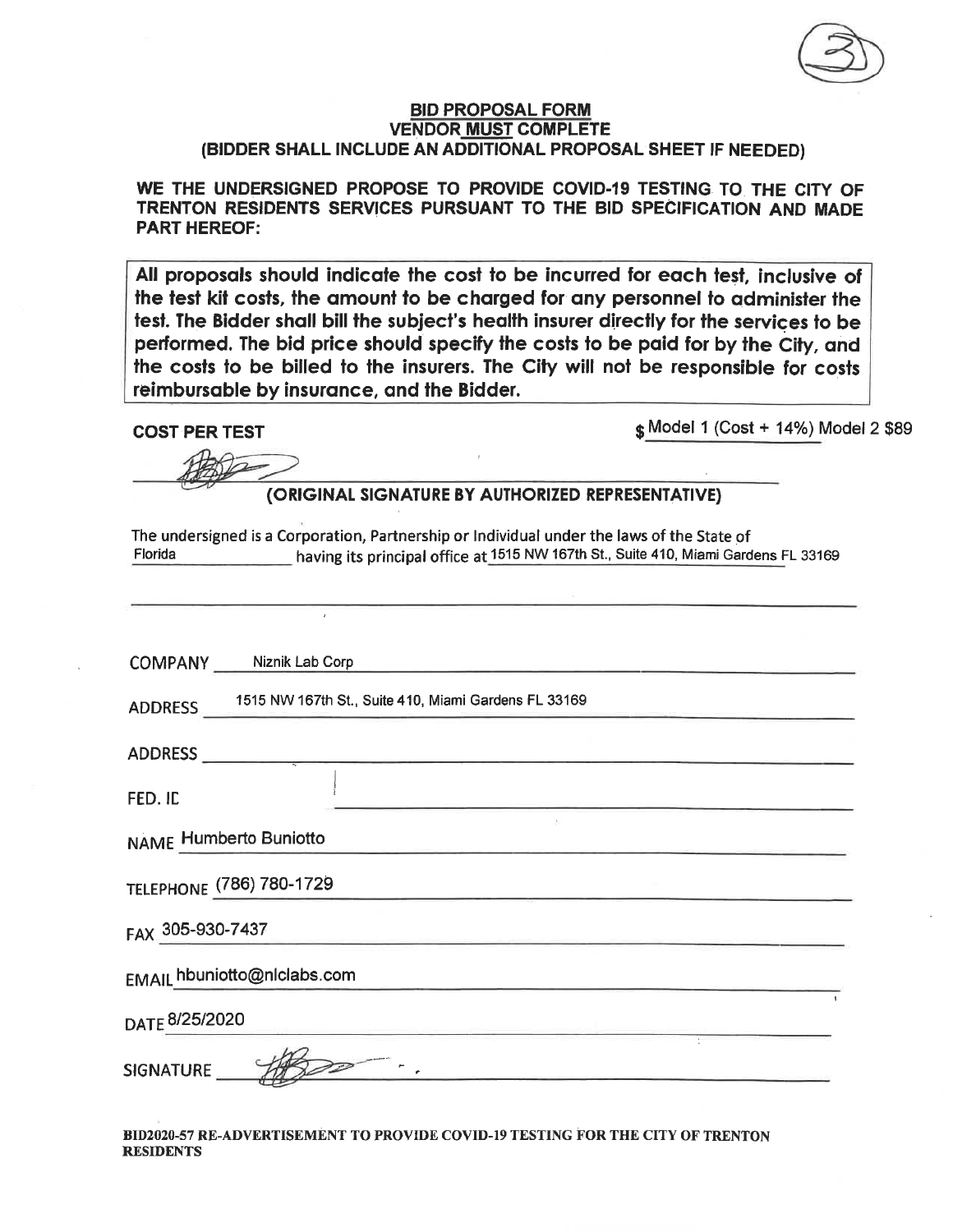

WE THE UNDERSIGNED PROPOSE TO PROVIDE COVID-19 TESTING TO THE CITY OF TRENTON RESIDENTS SERVICES PURSUANT TO THE BID SPECIFICATION AND MADE **PART HEREOF:** 

All proposals should indicate the cost to be incurred for each test, inclusive of the test kit costs, the amount to be charged for any personnel to administer the test. The Bidder shall bill the subject's health insurer directly for the services to be performed. The bid price should specify the costs to be paid for by the City, and the costs to be billed to the insurers. The City will not be responsible for costs reimbursable by insurance, and the Bidder.

**COST PER TEST**  $MPO$ 

 $$90.00$ 

(ORIGINAL SIGNATURE BY AUTHORIZED REPRESENTATIVE)

The undersigned is a Corporation, Partnership or Individual under the laws of the State of NEW JERSEY having its principal office at 828 N. Olden Ave Trenton, NJ 08638

COMPANY KAPLAN GROUP LLC DBA MEDICAL HOME PHARMACY

ADDRESS 828 N. Olden Ave Trenton, NJ 08638

ADDRESS

FED. ID

**NAME OMER UGUR** 

**TELEPHONE 609-989-1400** 

FAX 609-482-4996

EMAIL KAPLANGROUP828@GMAIL.COM

DATE 8/31/2020

**SIGNATURE**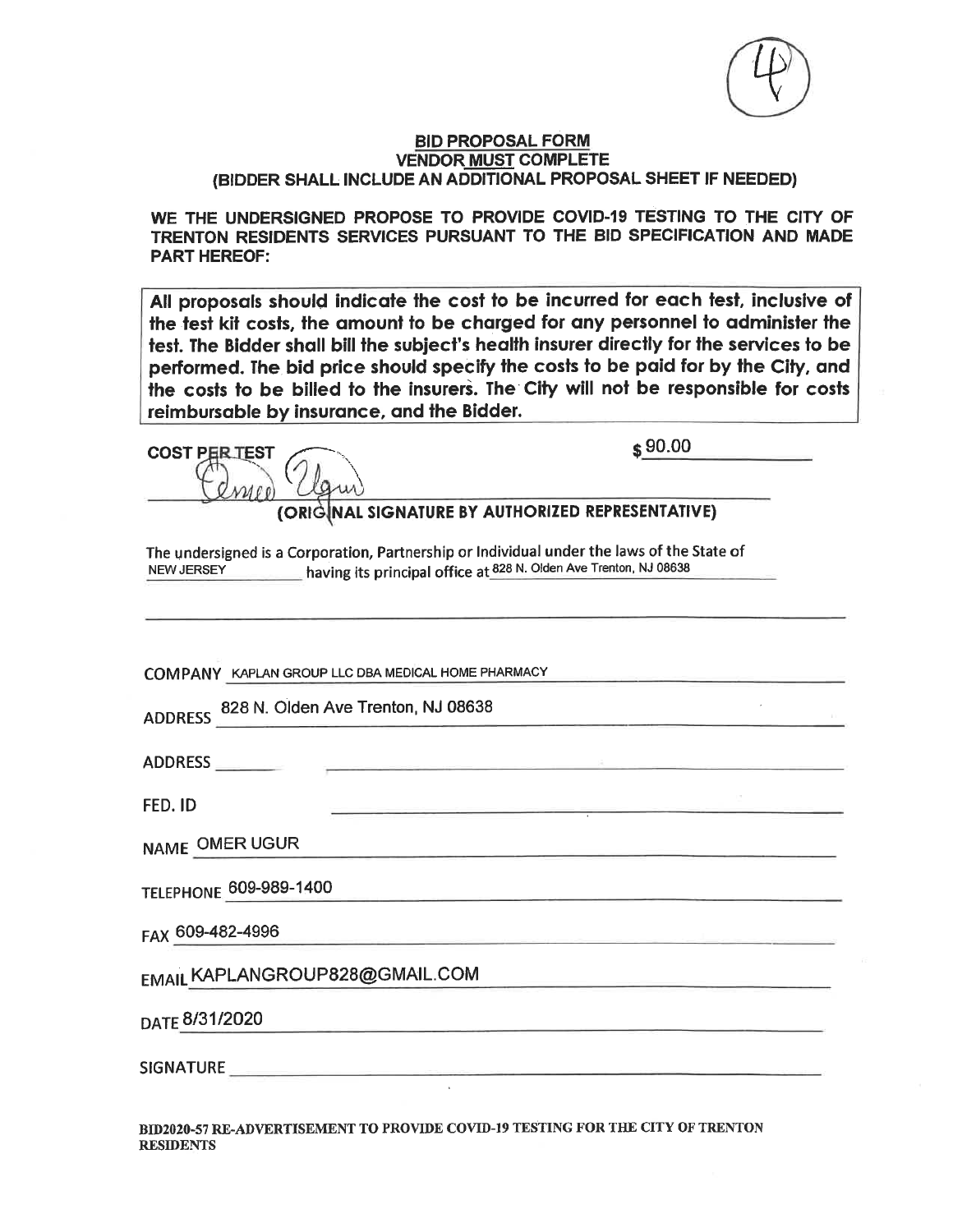WE THE UNDERSIGNED PROPOSE TO PROVIDE COVID-19 TESTING TO THE CITY OF TRENTON RESIDENTS SERVICES PURSUANT TO THE BID SPECIFICATION AND MADE **PART HEREOF:** 

All proposals should indicate the cost to be incurred for each test, inclusive of the test kit costs, the amount to be charged for any personnel to administer the test. The Bidder shall bill the subject's health insurer directly for the services to be performed. The bid price should specify the costs to be paid for by the City, and the costs to be billed to the insurers. The City will not be responsible for costs reimbursable by insurance, and the Bidder.

## **COST PER TEST**

\$93.50

## (ORIGINAL SIGNATURE BY AUTHORIZED REPRESENTATIVE)

The undersigned is a Corporation, Partnership or Individual under the laws of the State of having its principal office at 6143 Mt. Diablo Court Castro Valley, CA 94522 California

| COMPANY HR Support, Inc.                              |  |
|-------------------------------------------------------|--|
| ADDRESS 6143 Mt. Diablo Court Castro Valley, CA 94522 |  |
| <b>ADDRESS</b>                                        |  |
| FED. ID #                                             |  |
| NAME Rattanaphorn Saefung                             |  |
| TELEPHONE 510-363-0551                                |  |
| FAX 510-856-5172                                      |  |
| rattanas@hrsupportpros.com                            |  |
| DATE 09/01/2020                                       |  |
| $S=501575$                                            |  |
|                                                       |  |
|                                                       |  |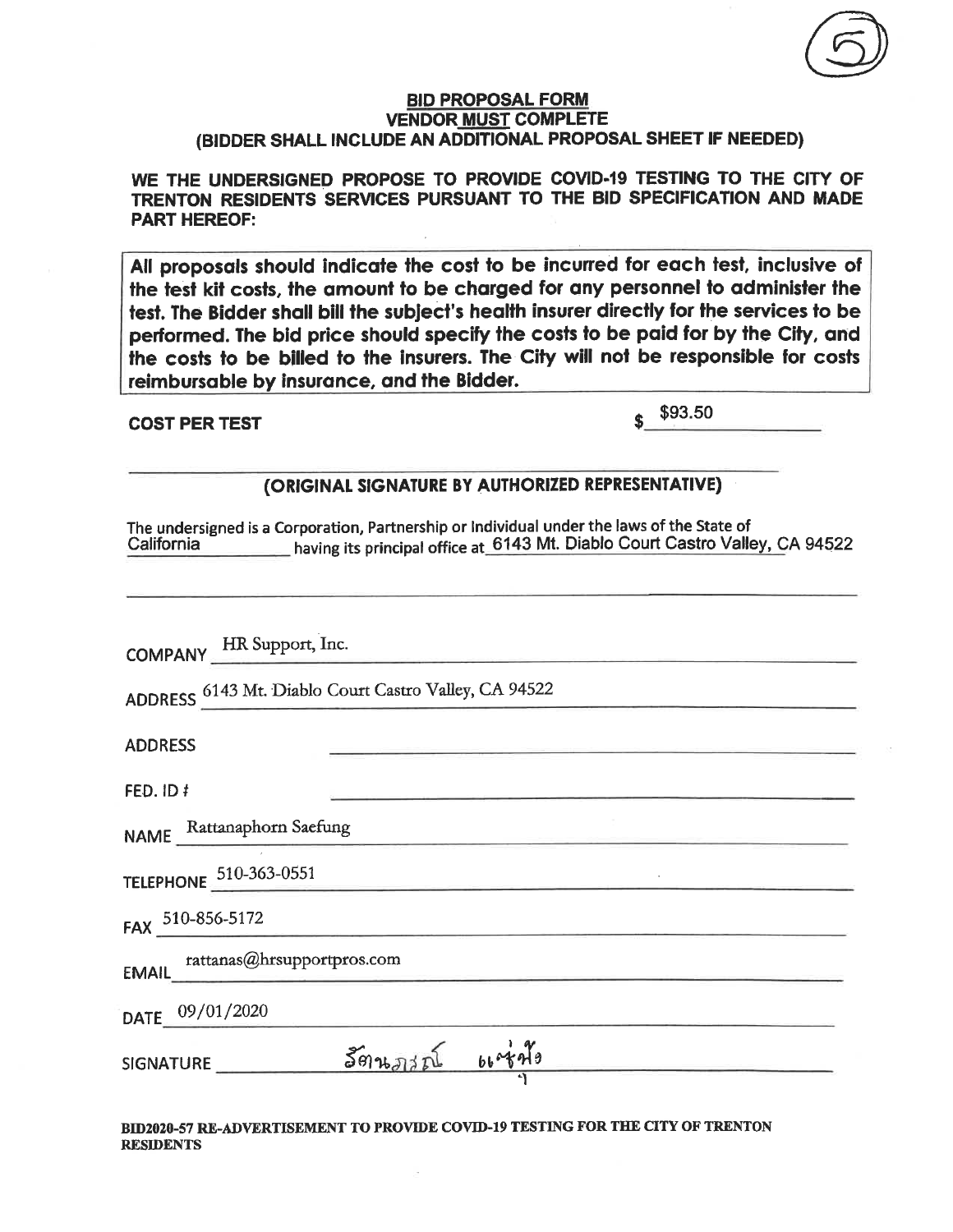WE THE UNDERSIGNED PROPOSE TO PROVIDE COVID-19 TESTING TO THE CITY OF TRENTON RESIDENTS SERVICES PURSUANT TO THE BID SPECIFICATION AND MADE **PART HEREOF:** 

All proposals should indicate the cost to be incurred for each test, inclusive of the test kit costs, the amount to be charged for any personnel to administer the test. The Bidder shall bill the subject's health insurer directly for the services to be performed. The bid price should specify the costs to be paid for by the City, and the costs to be billed to the insurers. The City will not be responsible for costs reimbursable by insurance, and the Bidder.

**COST PER TEST** 

 $$100.00$ 

(ORIGINAL SIGNATURE BY AUTHORIZED REPRESENTATIVE)

The undersigned is a Corporation, Partnership or Individual under the laws of the State of Michigan having its principal office at 39595 West 10 Mile Road, Suite 102 Novi, MI 48375

COMPANY AS Management & Leasing LLC

ADDRESS 39595 West 10 Mile Road, Suite 102 Novi, MI 48375

ADDRESS

FED. ID

NAME Michael Ketslakh

TELEPHONE 248-739-9717

FAX 248-476-7462

EMAIL mketslakh@ndswellness.com

DATE 9/1/20

**SIGNATURE**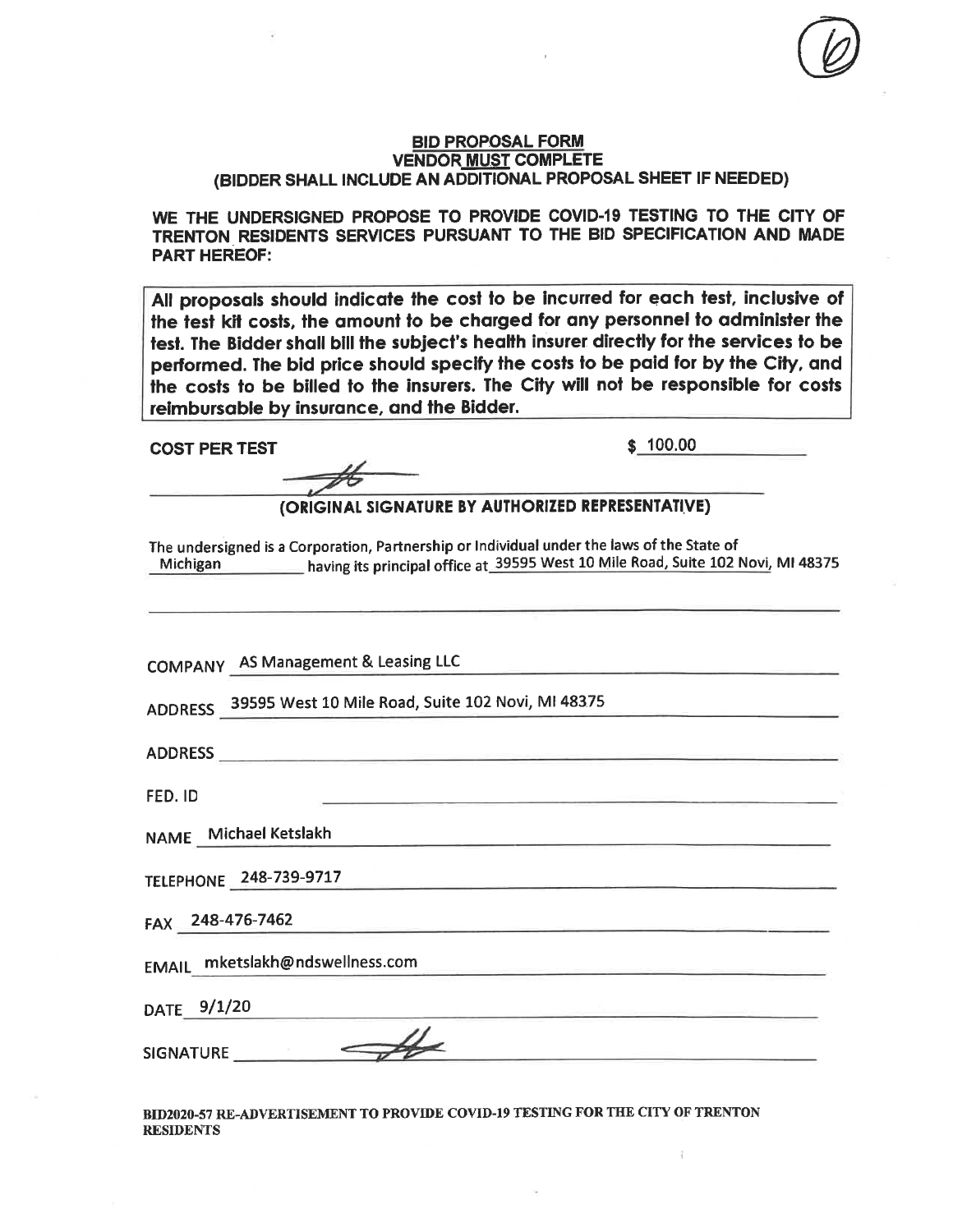WE THE UNDERSIGNED PROPOSE TO PROVIDE COVID-19 TESTING TO THE CITY OF TRENTON RESIDENTS SERVICES PURSUANT TO THE BID SPECIFICATION AND MADE **PART HEREOF:** 

All proposals should indicate the cost to be incurred for each test, inclusive of the test kit costs, the amount to be charged for any personnel to administer the test. The Bidder shall bill the subject's health insurer directly for the services to be performed. The bid price should specify the costs to be paid for by the City, and the costs to be billed to the insurers. The City will not be responsible for costs reimbursable by insurance, and the Bidder.

**COST PER TEST** 

 $$175$ 

(ORIGINAL SIGNATURE BY AUTHORIZED REPRESENTATIVE)

The undersigned is a Corporation, Partnership or Individual under the laws of the State of Texas having its principal office at 6827 Communications Pkwy, Suit 320, Plano TX 75024

COMPANY WellHealth Management, LLC COMPANY WellHealth Management, LLC

ADDRESS 6827 Communications Pkwy, Suite 320, Plano TX 75024

ADDRESS ARE AN ARRAIGNMENT OF THE CONTRACTOR OF THE CONTRACTOR OF THE CONTRACTOR OF THE CONTRACTOR OF THE CONTRACTOR FED. ID: NAME Amir Kuzbari TELEPHONE (469) 363-3593 FAX ALL AND CONTROL CONTROL CONTROL CONTROL CONTROL CONTROL CONTROL CONTROL CONTROL CONTROL CONTROL CONTROL CO EMAIL amir@wellhealt. . . . udio DATE 8/18/20 **SIGNATURE**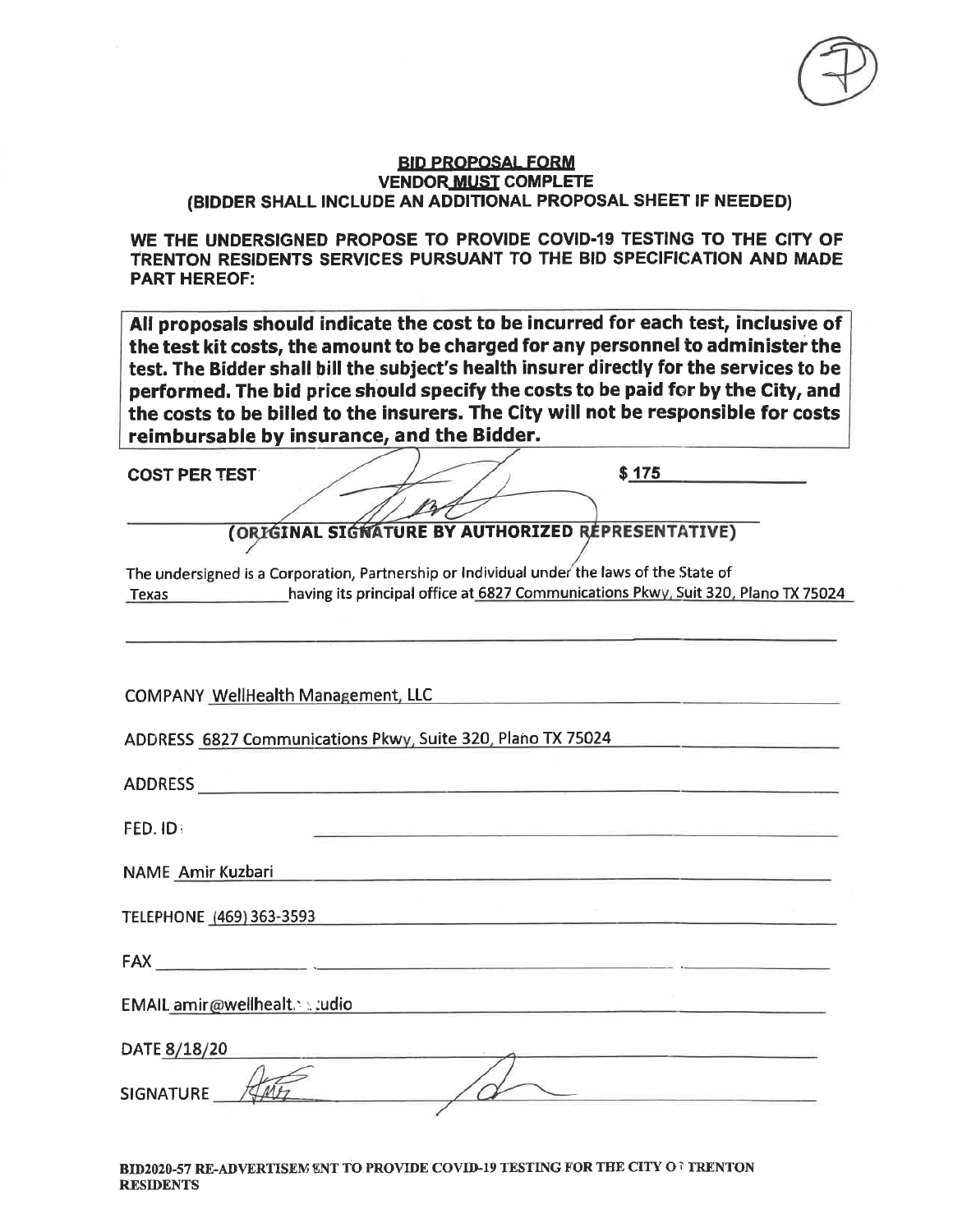## 4. Financials and Proposed Terms



## a. Pricing

This Per-Unit Price includes the cost of operating the lab in New Jersey. It does not require additional capital investment, and is inclusive of operating the lab, including staffing, test collection, logistics, consumables and test kits.

|                                                   | At-Home  | On-Site<br>(Vault-Managed) | On-Site<br>(City-Managed)* |
|---------------------------------------------------|----------|----------------------------|----------------------------|
| <b>Test Device and Lab Processing</b>             | \$74.00  | \$74.00                    | \$74.00                    |
| <b>Shipping and Logistical Costs</b>              | \$27.24  | \$2.70                     | \$2.70                     |
| <b>Supervised Test Collection</b>                 | \$10.00  | \$15.00                    | \$0.00                     |
| <b>Physician Ordering &amp; Results Reporting</b> | \$5.00   | \$5.00                     | \$5.00                     |
| <b>Technology and Operational Support</b>         | \$15.00  | \$15.00                    | \$15.00                    |
| <b>Total Per-Unit Price</b>                       | \$131.24 | \$111.70                   | \$96.70                    |

\* Test kits provided to public and private locations where testing programs are administered.

#### b. Billing

The Customer will receive an invoice upon receipt of a verified order for the aforementioned tests, and such invoice will be payable upon the earlier of (i) 30 days from the date of invoice and (ii) the date that such ordered test kits are shipped. Vault medical will make every effort during the test registration process to collect valid insurance information for each individual test. Any resident that does not have insurance, or for any test not reimbursed in part or in full, will be paid in full by the city.

Test kits are non-refundable. Unused test kits ordered by residents do not expire until January, 2022. A prepaid UPS priority overnight label is included in the at-home test kit package and may be used anytime. The lab will process any test tube that arrives in the overnight pouch. Separately, if residents issued a test code (prepaid one-time use web links) do not order an at-home kit in a specified period of time, they may be deactivated, requiring the resident to return to the City for another code.

#### c. Timeline

IBX and Vault Medical are actively operating and providing access to SARS-CoV-2 testing across 17 industries throughout all 50 states, the District of Columbia, and Puerto Rico. Vault Medical has capacity for 20,000 synchronous audio-visual interactions daily and can scale to a pre-negotiated number of on-site visits per day. IBX has current daily capacity for 50,000 tests, increasing to 80,000 tests daily by the end of July, and will scale beyond that as a function of demand and capital investment. Addition of testing capacity, which is typically done in 10,000 test/day increments and can be done in multiplicate (i.e. 20,000, 30,000, etc. tests daily simultaneously), requires approximately 6-8 weeks lead time.